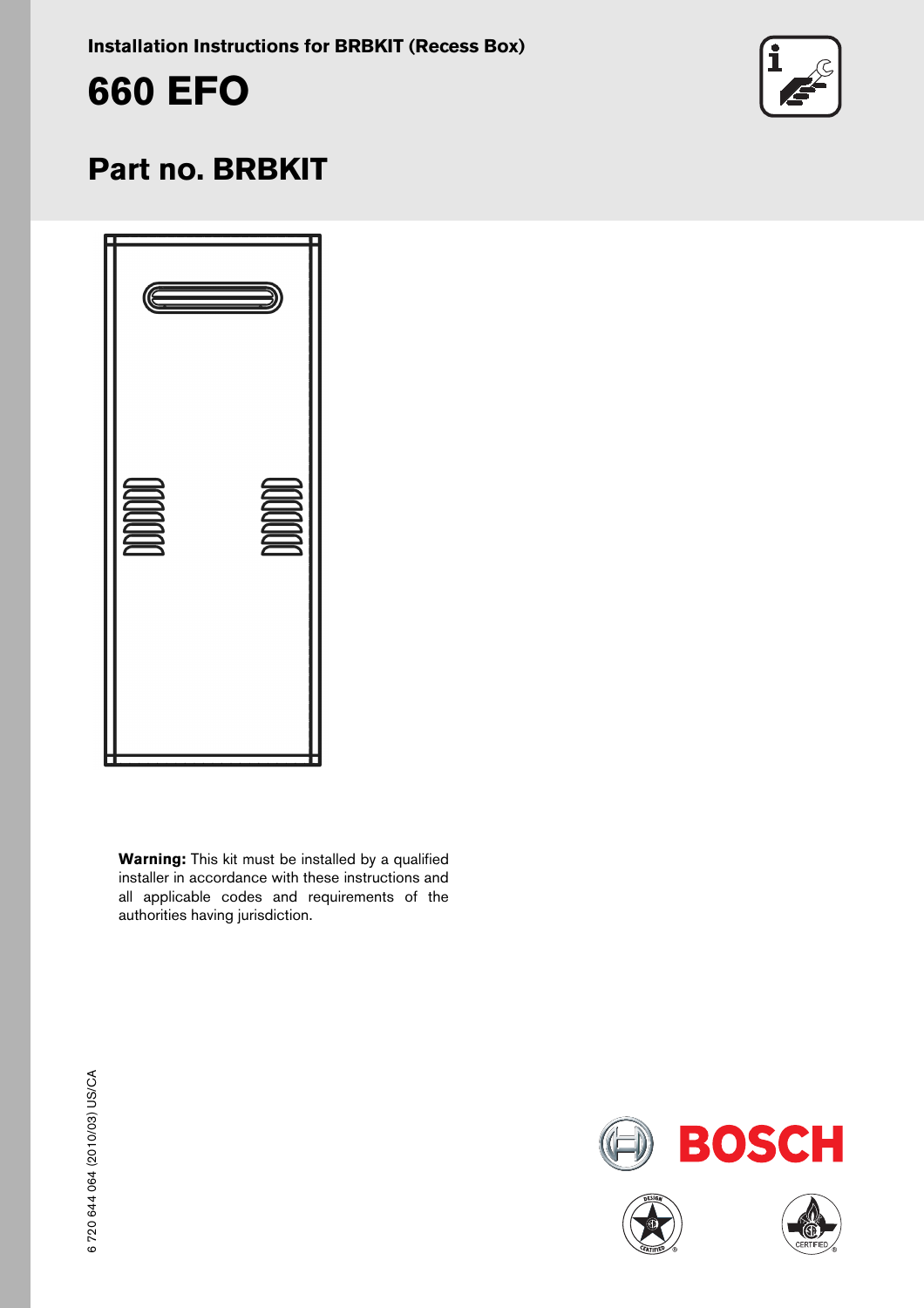#### **1 Warning**



**Warning:** This recess box has been designed to be mounted in a wall cavity. Do not attempt to mount the recess box in another configuration (i.e. outside wall, free standing, etc.). Damages resulting from an improper installation will not be covered by the Bosch Thermotechnology limited warranty.



**Warning:** Do not use the recess box for storage. Using the box for other than its intended use can pose a fire hazard.



**Warning:** The freeze prevention heaters inside the appliance will not prevent the plumbing external to the unit from freezing. Protect this plumbing with insulation, heat tape or electric heaters, solenoids, or pipe covers.

#### **This recess box kit includes:**

• Recess Box.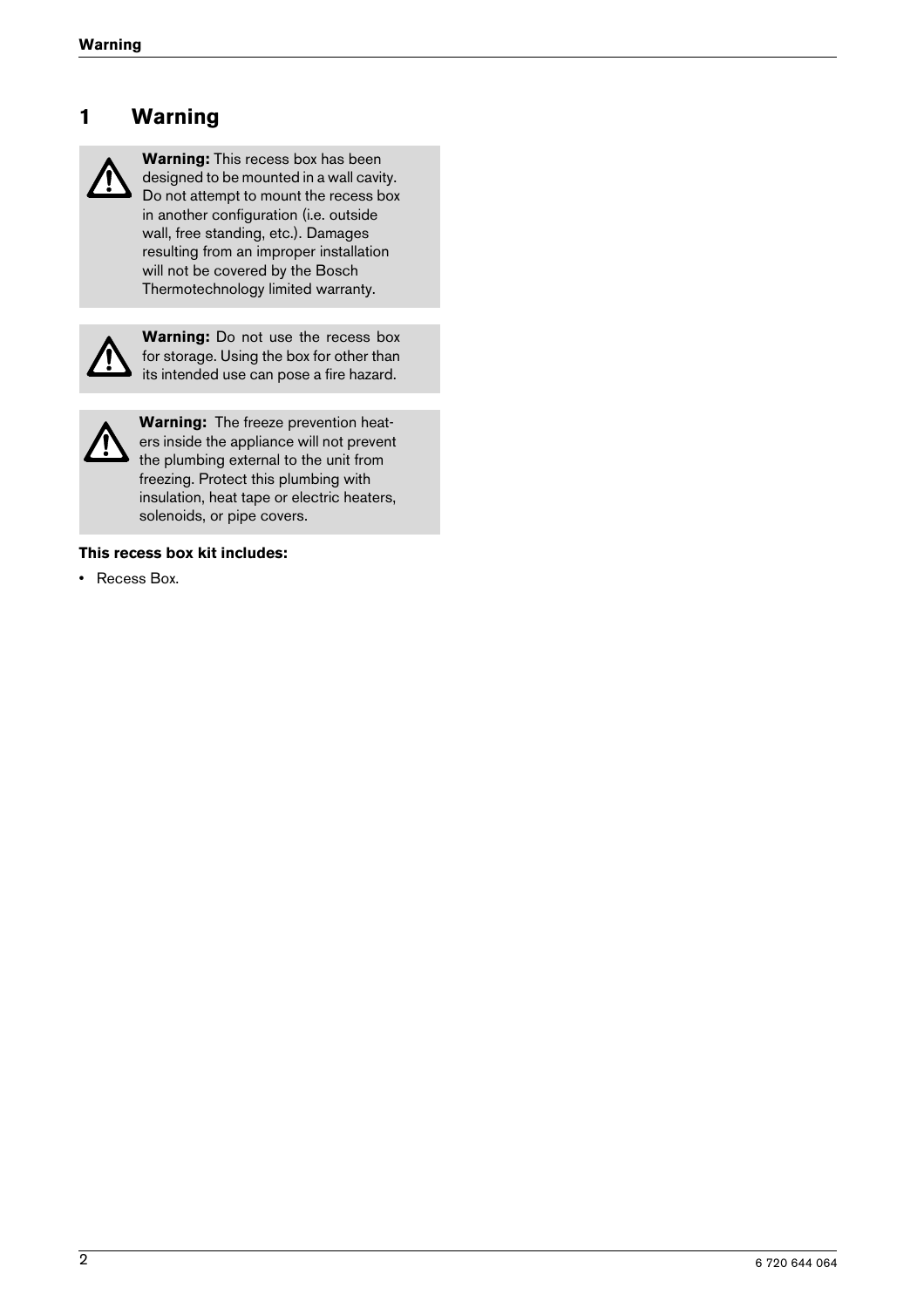## **2 Determine the installation location**

The recess box should be installed so the discharge vent maintains the minumum allowable clearances as required by the local authority. Where no local requirement exists, maintain the following minimum suggested clearances from building openings as shown in Fig. 1:



*Fig. 1 Discharge Vent Clearances*

1ft below, 1ft horizontally from, or 1ft above any door, operable window, or gravity air inlet into any building. 3' above any forced air inlet within 10'

• Follow all other installation requirements as outlined in the Installation Manual.

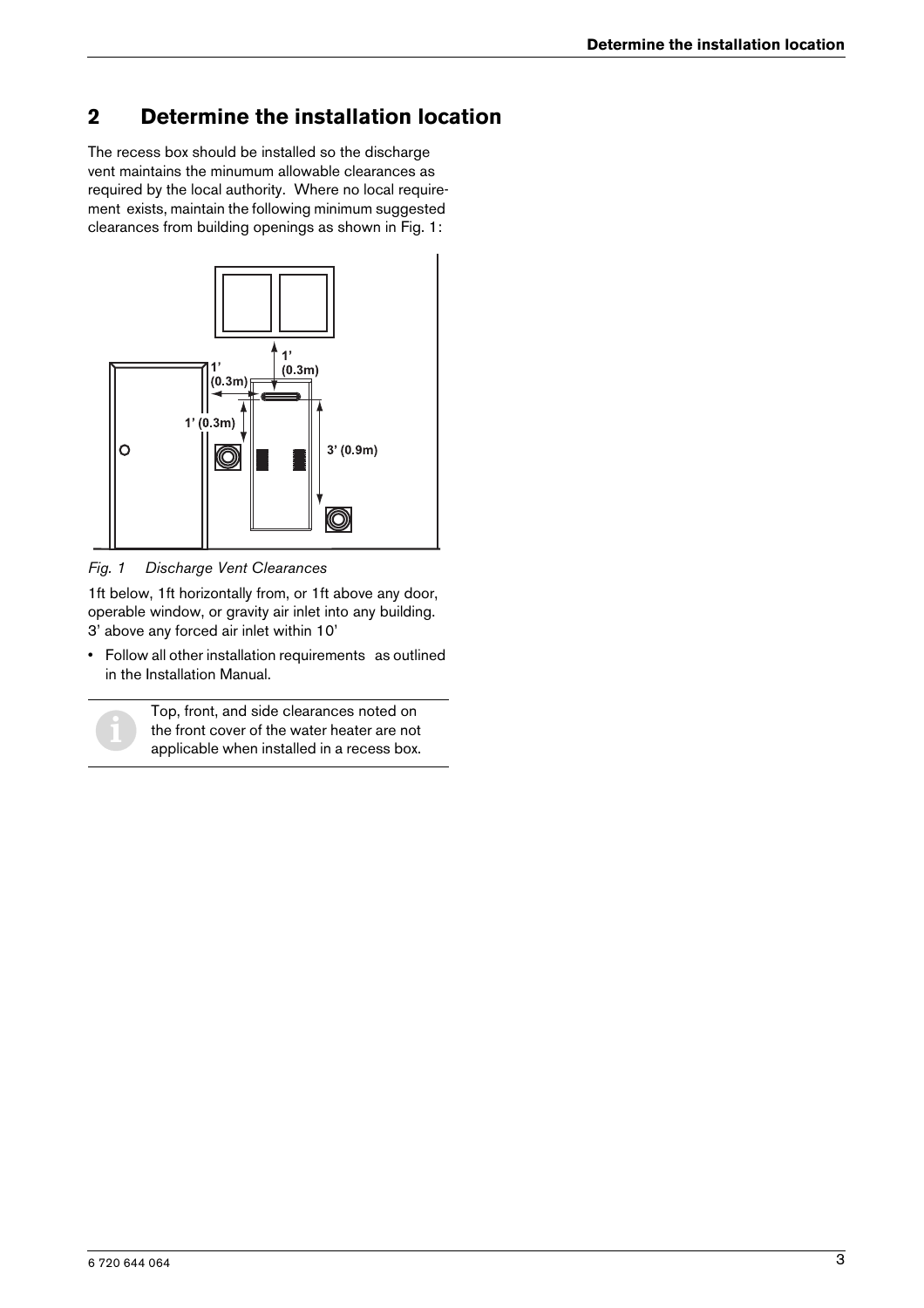#### **3 Construct the framing**

• Prepare an opening for the recess box to the following approximate dimensions: 39-1/2" (height) x 14- 1/4" (width) x 7-1/2" (depth).

#### **4 Prepare the recess box**

• Drill 3 holes in the recess box to accommodate the water and gas lines. Suggestions for the holes are shown in Fig. 2.



The recess box is approved for zero clearance to combustibles.

Additional holes for running the electrical and remote controller wires will be needed as well.



#### *Fig. 2 Piping options*

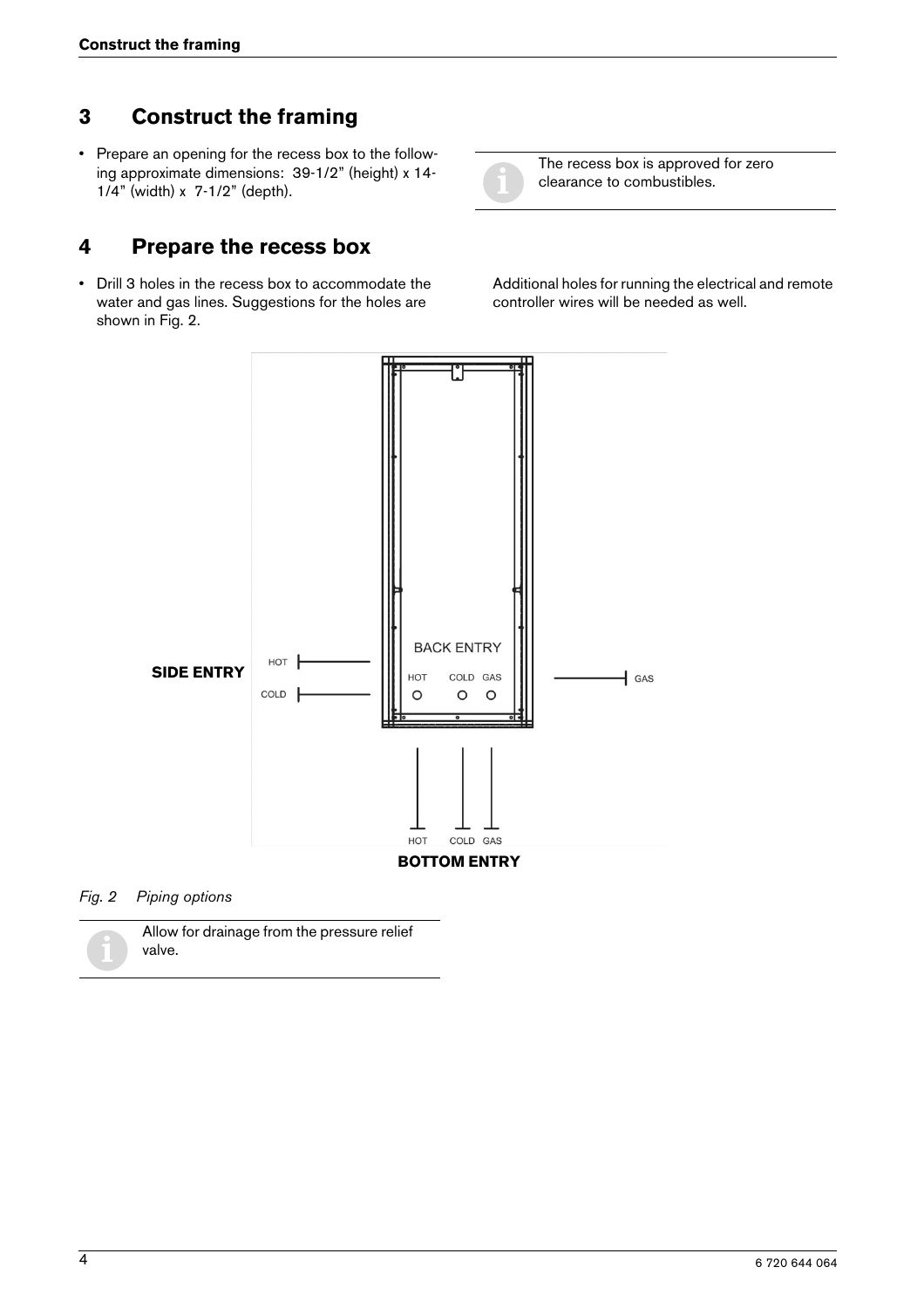#### **5 Install the recess box**

 $\triangleright$  Attach the recess box to the framing using suitable screws on all 4 sides of the box.

### **6 Install the heater**

- $\triangleright$  First, install one of the supplied mounting screws in the top recess box bracket leaving about 1/4" clearance between the bracket and screw.
- $\triangleright$  Second, insert the water heater into the box by sliding the top heater bracket over the previously installed mounitng screw as shown in Fig. 3.



*Fig. 3 Location of top mounting bracket*

 $\blacktriangleright$  Finally, install the 2 remaining mounting screws in the lower recess box brackets and tighten all 3 screws to secure the heater (see Fig. 4).



*Fig. 4 Location of lower mounting bracket*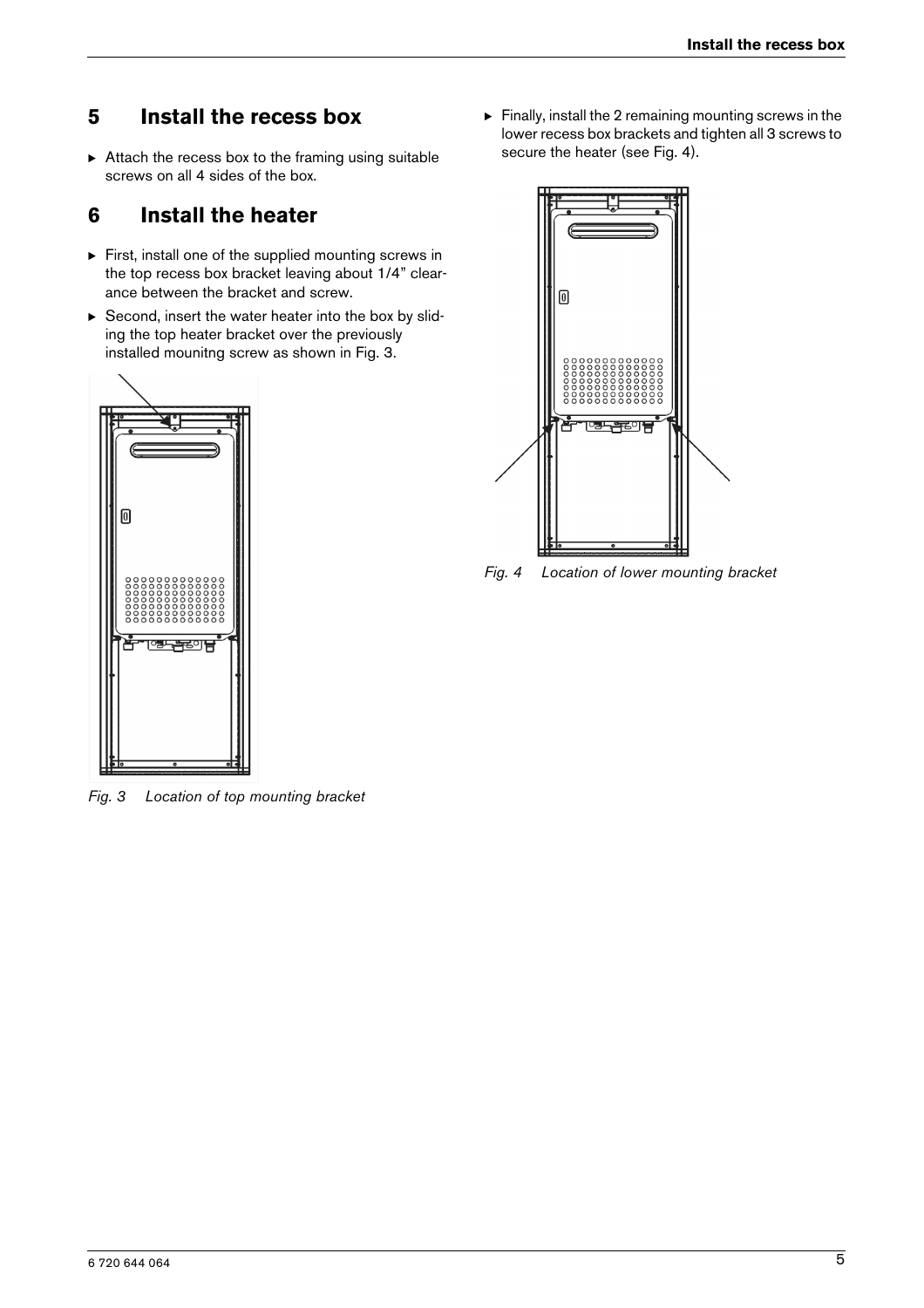### **7 Make connections**

 $\blacktriangleright$  Connect water, gas, and electrical connections as outlined in the Installation Manual.

### **8 Seal the Recess Box**

 $\blacktriangleright$  Using silicone, seal around the outer edges of the box as well as around any penetrations made to prevent water leakage.



The lower, inner edges of the box have<br>been pre-sealed. If these seals are dam-<br>and reseal them using silicons aged, reseal them using silicone.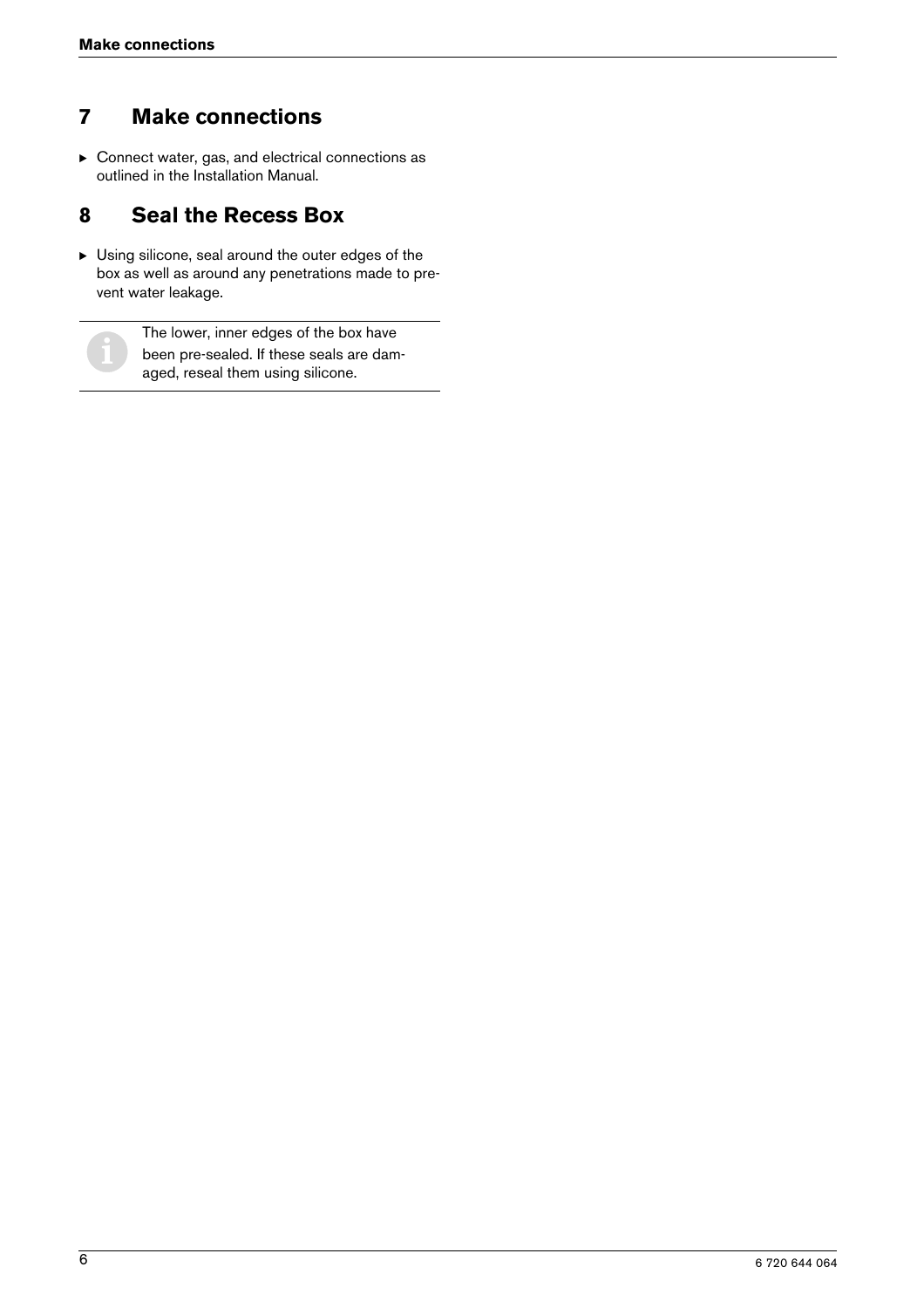# **9 Replace the Recess Box Cover**

 $\triangleright$  After confirming the heater is operating correctly, replace the front cover of the recess box as shown in Fig. 5.



*Fig. 5 Completed installation*